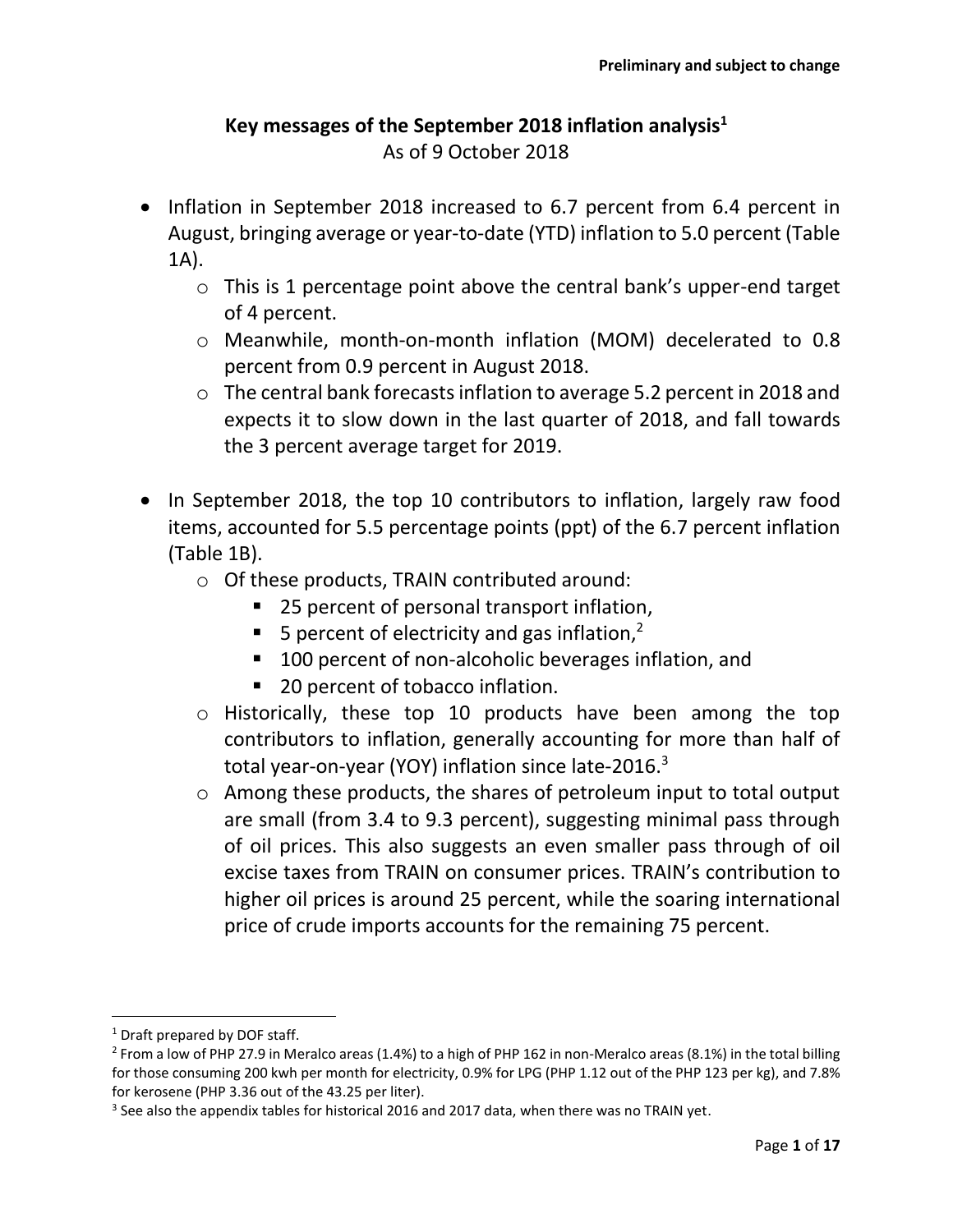- Raw food continues to be the main driver of inflation. In September, damages brought about by typhoon *Ompong* (international name: Mangkhut) reduced the supply of food and further drove up prices. This reinforces the need to urgently implement solutions that will increase and stabilize the supply of key food and agriculture products to bring down prices for Filipino families.
	- o Among the highest contributors to inflation in September are rice, fish meat, and vegetables (total contribution of 2.8 ppt out of the 6.7 percent inflation).
		- Rice has become the top contributor to inflation at 1 ppt in September, from only 0.1 ppt in January 2018. In other words, household spending on rice increased from 3 centavos for every additional peso spent in January to 15 centavos in September compared to a year before.
		- Fish comes in second, contributing 0.8 ppt. This is equivalent to an additional spending of around 12 centavos for every peso in September 2018 compared with a year prior.
		- Inflation of vegetables and meat remain elevated, each contributing 0.5 ppt. This is equivalent to an additional spending of around 7 centavos for every peso spent on either vegetables or meat compared to a year before.
	- o Food-abundant and agriculturally-productive Region III and CAR continue to have the lowest regional inflation rates at 4.5 and 5.0 percent, respectively.
	- o This strongly suggests that reforming agriculture and increasing productivity are key to bringing down prices.
		- Agricultural productivity can be increased by i) individualizing the agrarian reform collective titles to improve property rights and incentivize farm production, and ii) improving efficiency by reallocating the budget from favoring certain crops (e.g., rice) and production inputs into more broad-based farm infrastructure, R&D, and support service.
- To empower the Department of Agriculture (DA) to increase the supply of food, the President recently signed Administrative Order No. 13, as well Memorandum Circulars 26, 27, and 28, to streamline the importation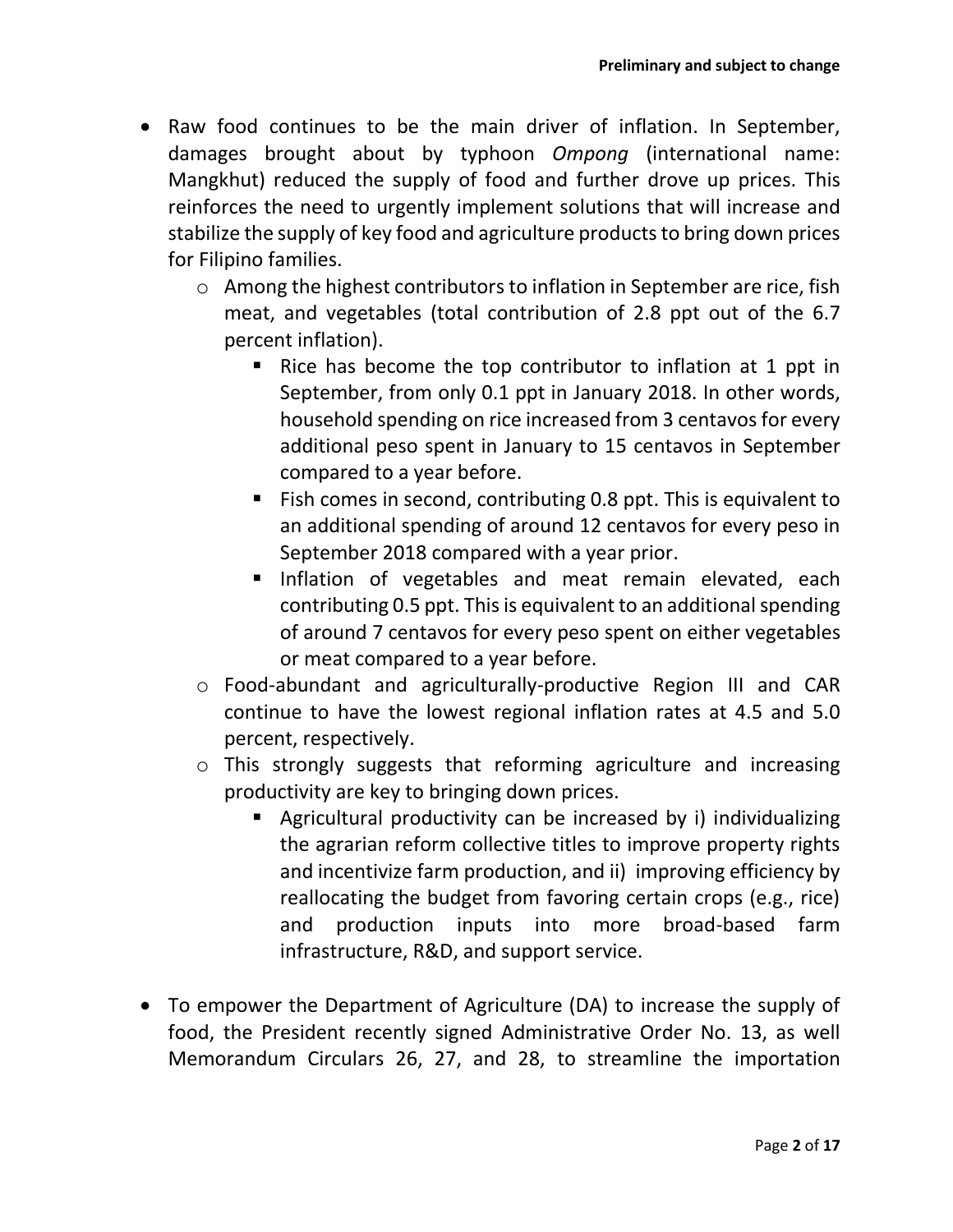process of agricultural products. These include the following immediate reforms to reduce food prices:

- o Streamlining of administrative procedures;
- o Additional rice importation;
- o Importation of fishery products;
- o Expedited unloading of agricultural imports;
- o Creation of an interagency surveillance team to monitor importation and distribution of agricultural products; and
- o Other remedial measures to improve logistics, transport, distribution, and storage of agricultural products.
- Finally, the Department of Social Welfare and Development (DSWD) and the Department of Transportation (DOTr) continue to fast-track the social mitigating measures of TRAIN, namely the distribution of cash transfers and fuel cash cards.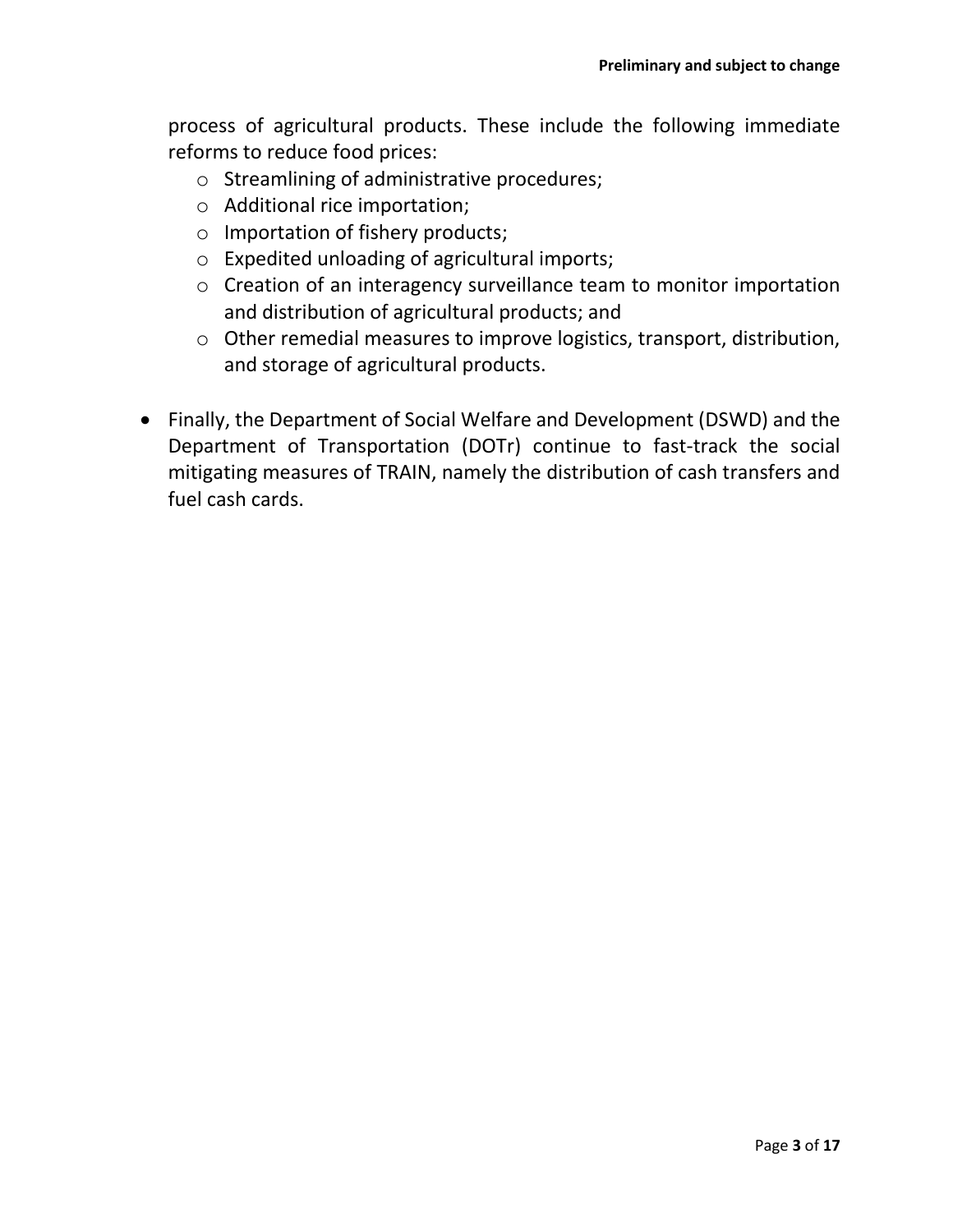| 2018           | Jan | $E$ eb | Mar        | Apr | May | Jun | Jul   | Aug | Sept | Ave. | 2018           |
|----------------|-----|--------|------------|-----|-----|-----|-------|-----|------|------|----------------|
| Year-on-year   |     | 3.9    | 4.3        | 4.5 | 4.6 | 5.2 | 5.7   | 6.4 | o.,  | 5.0  | Year-on-year   |
| Month-on-month | 0.9 | 0.8    | U.J        | 0.5 | 0.0 | 0.6 | 0.5   | 0.9 | 0.8  | 0.6  | Month-on-month |
| Year-to-date   | 3.4 | . د    | າ ດ<br>J.O | 4.1 | 4.⊥ | 4.3 | - 4.ປ | 4.8 | J.U  | N/A  | Year-to-date   |

**Table 1A. Summary of 2018 monthly inflation statistics (in percent)**

**Table 1B. Summary of 2018 contribution to inflation (in ppt) (sorted by Sept 2018)**

| <b>Commodity group</b> |     |     |     |     | <b>Commodity group</b> |     |     |     |      |      |                   |
|------------------------|-----|-----|-----|-----|------------------------|-----|-----|-----|------|------|-------------------|
| 2018                   | Jan | Feb | Mar | Apr | May                    | Jun | Jul | Aug | Sept | Ave. | 2018              |
| <b>Rice</b>            | 0.1 | 0.3 | 0.3 | 0.4 | 0.4                    | 0.4 | 0.5 | 0.7 | 1.0  | 0.5  | <b>Rice</b>       |
| <b>Fish</b>            | 0.7 | 0.6 | 0.7 | 0.7 | 0.7                    | 0.6 | 0.7 | 0.7 | 0.8  | 0.7  | <b>Fish</b>       |
| Elec., gas, fuels      | 0.4 | 0.3 | 0.3 | 0.3 | 0.3                    | 0.7 | 0.9 | 0.8 | 0.7  | 0.5  | Elec., gas, fuels |
| Personal transp.       | 0.3 | 0.4 | 0.3 | 0.4 | 0.6                    | 0.6 | 0.6 | 0.6 | 0.6  | 0.5  | Personal transp.  |
| Vegetable              | 0.1 | 0.1 | 0.2 | 0.2 | 0.2                    | 0.2 | 0.4 | 0.5 | 0.5  | 0.3  | Vegetable         |
| <b>Meat</b>            | 0.4 | 0.4 | 0.4 | 0.3 | 0.3                    | 0.3 | 0.4 | 0.5 | 0.5  | 0.4  | <b>Meat</b>       |
| Catering services      | 0.2 | 0.2 | 0.3 | 0.3 | 0.4                    | 0.4 | 0.4 | 0.4 | 0.4  | 0.3  | Catering services |
| Housing rentals        | 0.2 | 0.3 | 0.3 | 0.3 | 0.3                    | 0.3 | 0.4 | 0.4 | 0.4  | 0.3  | Housing rentals   |
| Non-alc bev.           | 0.1 | 0.1 | 0.2 | 0.3 | 0.3                    | 0.3 | 0.3 | 0.3 | 0.3  | 0.2  | Non-alc bev.      |
| Tobacco                | 0.1 | 0.2 | 0.2 | 0.3 | 0.3                    | 0.3 | 0.3 | 0.3 | 0.3  | 0.3  | Tobacco           |
| Total of top 10        | 2.6 | 2.8 | 3.3 | 3.6 | 3.7                    | 4.2 | 4.8 | 5.2 | 5.5  | 4.0  | Total of top 10   |
| Source: PSA            |     |     |     |     |                        |     |     |     |      |      |                   |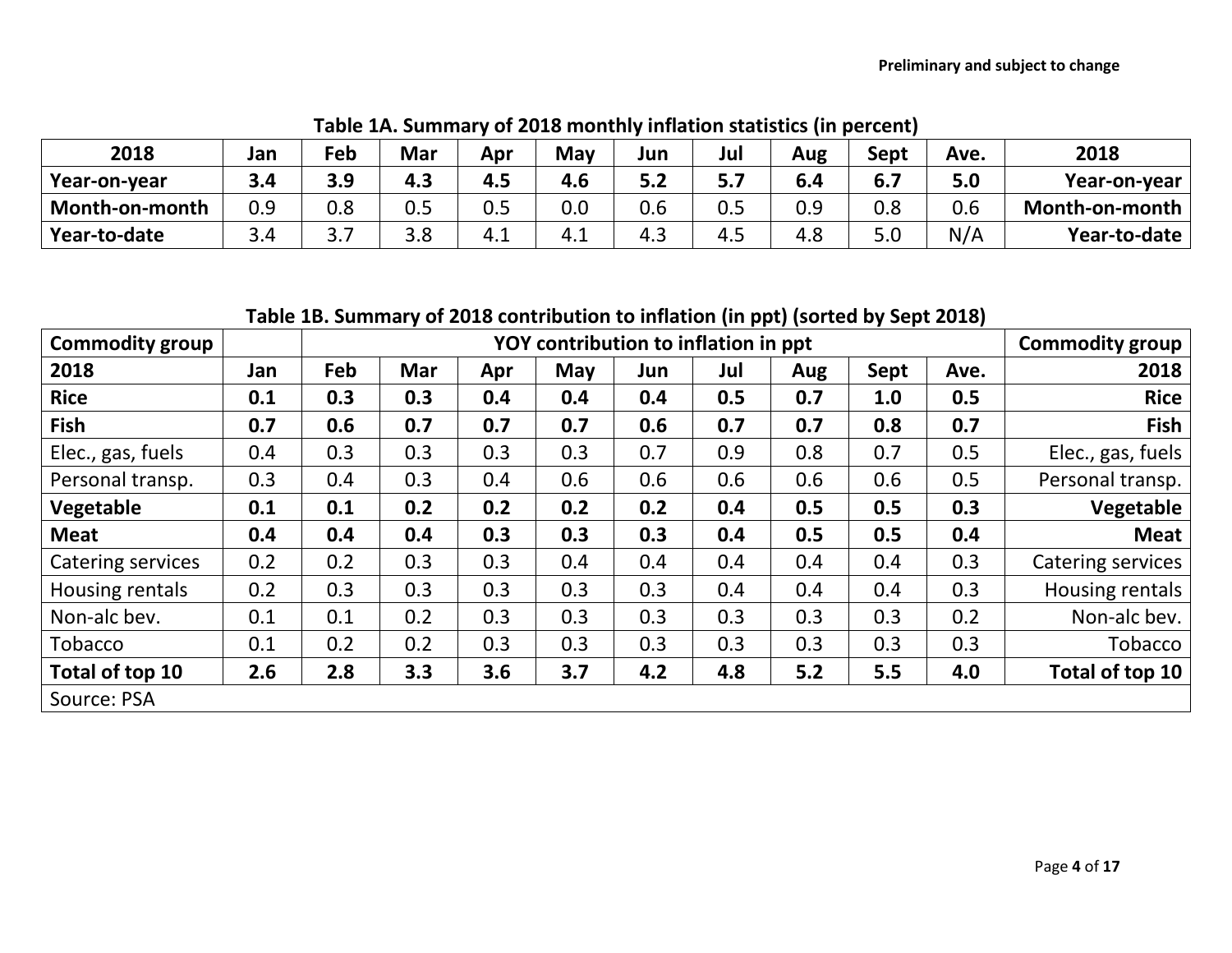| 2018                   | Jan    | Feb    | Mar    | Apr | May                    | Jun | Jul | Aug | Sept | Ave. | 2018              |
|------------------------|--------|--------|--------|-----|------------------------|-----|-----|-----|------|------|-------------------|
| <b>Commodity group</b> |        |        |        |     | <b>Commodity group</b> |     |     |     |      |      |                   |
| <b>Rice</b>            | 0.0    | 0.1    | 0.1    | 0.1 | 0.0                    | 0.1 | 0.1 | 0.2 | 0.3  | 0.1  | <b>Rice</b>       |
| <b>Fish</b>            | 0.3    | 0.0    | 0.0    | 0.1 | $-0.1$                 | 0.0 | 0.0 | 0.1 | 0.1  | 0.1  | <b>Fish</b>       |
| Elec., gas, fuels      | $-0.1$ | 0.2    | 0.2    | 0.1 | $-0.1$                 | 0.0 | 0.1 | 0.0 | 0.0  | 0.0  | Elec., gas, fuels |
| Personal transp.       | 0.1    | 0.1    | 0.0    | 0.1 | 0.1                    | 0.0 | 0.0 | 0.0 | 0.1  | 0.1  | Personal transp.  |
| Vegetable              | 0.1    | $-0.1$ | $-0.1$ | 0.0 | 0.0                    | 0.1 | 0.1 | 0.1 | 0.1  | 0.0  | Vegetable         |
| <b>Meat</b>            | 0.0    | 0.1    | 0.0    | 0.0 | 0.1                    | 0.1 | 0.1 | 0.1 | 0.0  | 0.1  | <b>Meat</b>       |
| Catering services      | 0.0    | 0.0    | 0.1    | 0.0 | 0.0                    | 0.0 | 0.0 | 0.0 | 0.0  | 0.0  | Catering services |
| Housing rentals        | 0.1    | 0.1    | 0.0    | 0.0 | 0.0                    | 0.0 | 0.1 | 0.0 | 0.0  | 0.0  | Housing rentals   |
| Non-alc bev.           | 0.0    | 0.0    | 0.1    | 0.1 | 0.0                    | 0.0 | 0.0 | 0.0 | 0.0  | 0.0  | Non-alc bev.      |
| Tobacco                | 0.1    | 0.1    | 0.0    | 0.0 | 0.0                    | 0.0 | 0.0 | 0.0 | 0.0  | 0.0  | Tobacco           |
| Total of top 10        | 0.7    | 0.5    | 0.5    | 0.4 | 0.1                    | 0.4 | 0.5 | 0.6 | 0.6  | 0.5  | Total of top 10   |
| Source: PSA            |        |        |        |     |                        |     |     |     |      |      |                   |

# **Table 2. Summary of 2018 MOM inflation statistics (in percent) (sorted by Sept 2018 contribution to inflation)**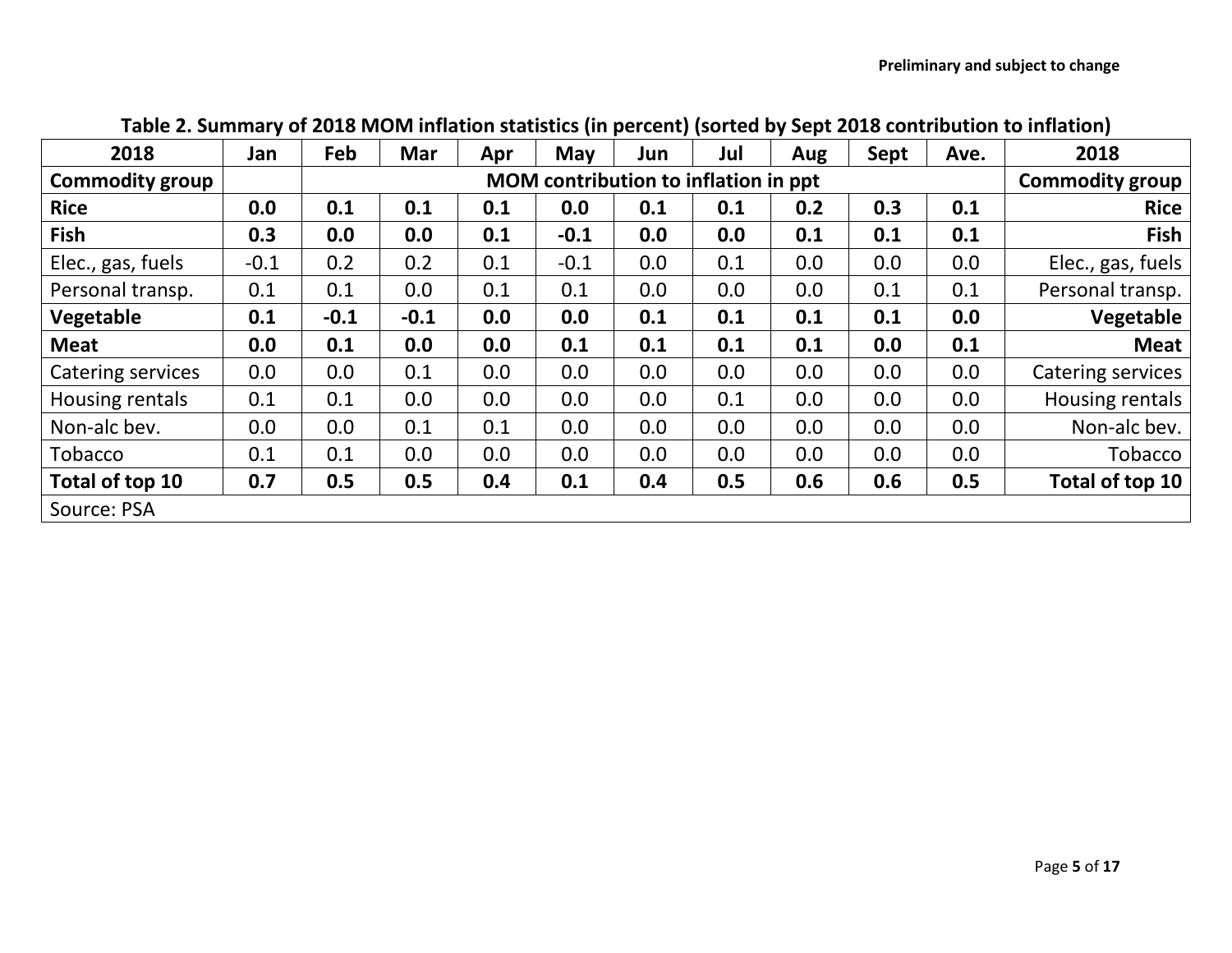| <b>Rank</b>    | <b>Commodity group</b> | Contri-<br>bution to<br>YOY | YOY<br>inflation<br>(percent) | <b>MOM</b><br>inflation<br>(percent) |
|----------------|------------------------|-----------------------------|-------------------------------|--------------------------------------|
|                |                        | inflation                   |                               |                                      |
|                |                        | (ppt)                       |                               |                                      |
| $\mathbf{1}$   | <b>Rice</b>            | 1.0                         | 10.4                          | 3.2                                  |
| $\overline{2}$ | Fish                   | 0.8                         | 13.4                          | 1.7                                  |
| 3              | Elec., gas, fuels      | 0.7                         | 8.9                           | 0.7                                  |
| 4              | Personal transp.       | 0.6                         | 23.5                          | 3.1                                  |
| 5              | Vegetable              | 0.5                         | 21.0                          | 5.7                                  |
| 6              | Meat                   | 0.5                         | 8.4                           | 0.2                                  |
| $\overline{7}$ | Catering services      | 0.4                         | 4.8                           | 0.4                                  |
| 8              | Housing rentals        | 0.4                         | 2.8                           | 0.3                                  |
| 9              | Non-alc bev.           | 0.3                         | 12.0                          | 0.5                                  |
| 10             | <b>Tobacco</b>         | 0.3                         | 29.4                          | 0.4                                  |
|                | Sources: PSA           |                             |                               |                                      |

## **Table 3. Top 10 drivers of Sept 2018 inflation sorted by contribution to inflation**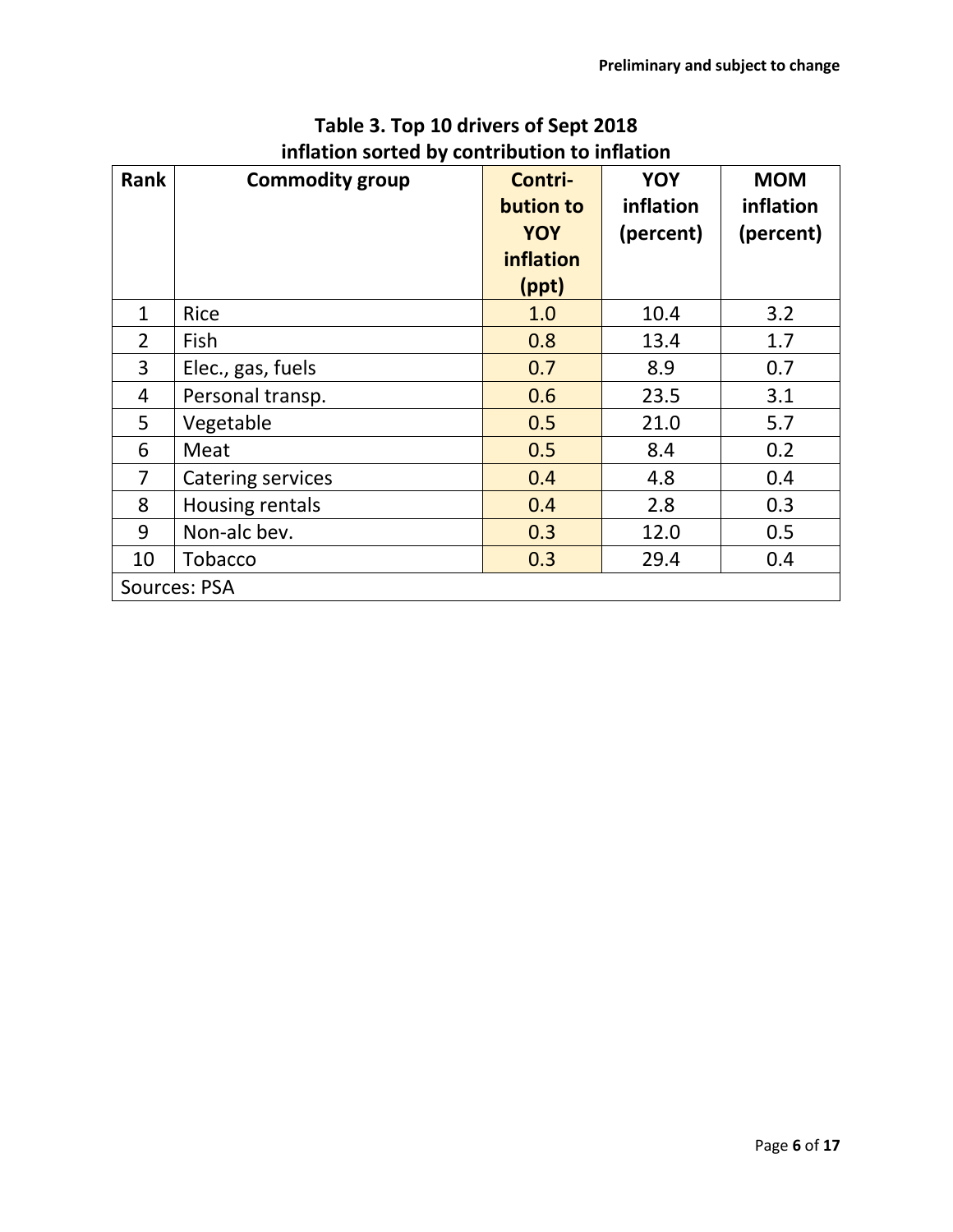| Rank                                                  | <b>Commodity group</b>                                      |      |              |       |         | Input shares based on the IOT (percent) |              |  |  |  |  |  |
|-------------------------------------------------------|-------------------------------------------------------------|------|--------------|-------|---------|-----------------------------------------|--------------|--|--|--|--|--|
|                                                       |                                                             | Oil  | <b>Trade</b> | Labor | Opera-  | <b>Others</b>                           | <b>Total</b> |  |  |  |  |  |
|                                                       |                                                             |      | (inclu-      | cost  | ting    |                                         |              |  |  |  |  |  |
|                                                       |                                                             |      | ding         |       | surplus |                                         |              |  |  |  |  |  |
|                                                       |                                                             |      | oil)         |       |         |                                         |              |  |  |  |  |  |
| $\mathbf{1}$                                          | Rice                                                        | 0.6  | 7.1          | 34.6  | 25.7    | 32.0                                    | 100          |  |  |  |  |  |
| $\overline{2}$                                        | Fish                                                        | 0.7  | 8.2          | 16.1  | 39.0    | 36.1                                    | 100          |  |  |  |  |  |
| 3                                                     | Elec., gas, fuels                                           | 8.2  | 5.6          | 7.5   | 53.9    | 24.8                                    | 100          |  |  |  |  |  |
| 4                                                     | Personal transp.                                            | 19.2 | 10.4         | 14.0  | 7.2     | 49.2                                    | 100          |  |  |  |  |  |
| 5                                                     | Vegetable                                                   | 0.6  | 7.9          | 22.0  | 51.1    | 18.4                                    | 100          |  |  |  |  |  |
| 6                                                     | Meat                                                        | 0.5  | 7.3          | 19.3  | 24.2    | 48.8                                    | 100          |  |  |  |  |  |
| $\overline{7}$                                        | Catering services                                           | 0.9  | 10.0         | 13.6  | 16.1    | 59.4                                    | 100          |  |  |  |  |  |
| 8                                                     | Housing rentals                                             | 0.5  | 7.8          | 0.0   | 84.8    | 6.9                                     | 100          |  |  |  |  |  |
| 9                                                     | Non-alc bev.                                                | 1.4  | 12.6         | 5.5   | 33.4    | 47.1                                    | 100          |  |  |  |  |  |
| 10                                                    | 15.8<br>32.0<br>47.3<br><b>Tobacco</b><br>1.2<br>3.6<br>100 |      |              |       |         |                                         |              |  |  |  |  |  |
| Sources: PSA and the 2012 input-output table (IOT)    |                                                             |      |              |       |         |                                         |              |  |  |  |  |  |
| Note: The commodity groups are sorted in the order of |                                                             |      |              |       |         |                                         |              |  |  |  |  |  |
|                                                       | contribution to inflation.                                  |      |              |       |         |                                         |              |  |  |  |  |  |

# **Table 4. Top 10 drivers of Sept 2018 inflation and their corresponding production input shares**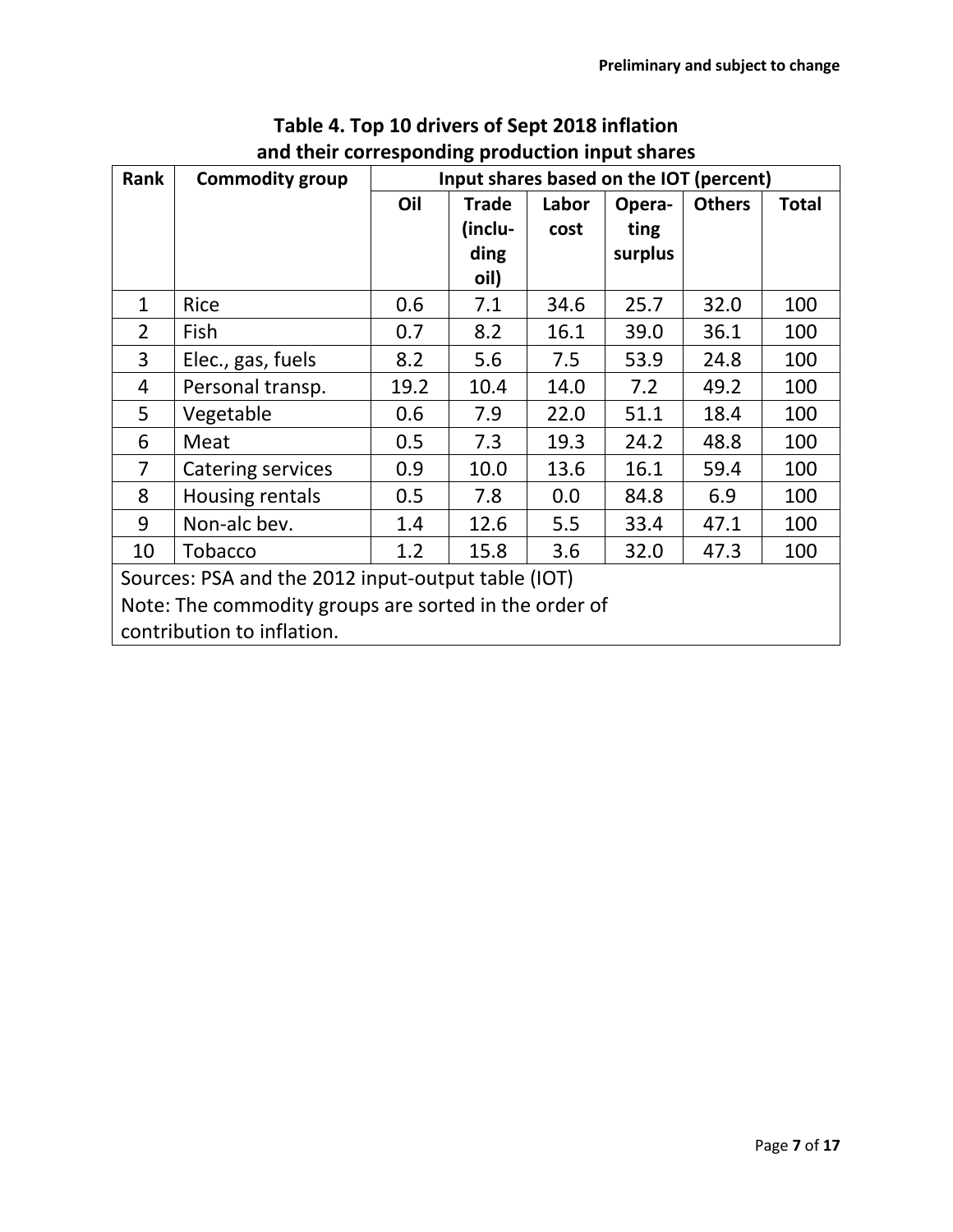| Rank           | <b>Commodity group</b>       | <b>YOY</b><br>inflation<br>(percent) | Contribu-<br>tion to YOY<br>inflation<br>(ppt) | <b>MOM</b><br>inflation<br>(percent) |
|----------------|------------------------------|--------------------------------------|------------------------------------------------|--------------------------------------|
| $\mathbf{1}$   | Tobacco                      | 29.4                                 | 0.3                                            | 0.4                                  |
| 2              | Personal transp.             | 23.5                                 | 0.6                                            | 3.1                                  |
| 3              | Vegetables                   | 21.0                                 | 0.5                                            | 5.7                                  |
| 4              | Fish                         | 13.4                                 | 0.8                                            | 1.7                                  |
| 5              | Non-alc bev.                 | 12.0                                 | 0.3                                            | 0.5                                  |
| 6              | <b>Recreational services</b> | 10.9                                 | 0.0                                            | 1.5                                  |
| $\overline{7}$ | Rice                         | 10.4                                 | 1.0                                            | 3.2                                  |
| 8              | Sugar, jam, honey            | 10.3                                 | 0.1                                            | 1.1                                  |
| 9              | Postal services              | 9.8                                  | 0.0                                            | 0.0                                  |
| 10             | Elec., gas, fuels            | 8.9                                  | 0.7                                            | 0.7                                  |
| Source: PSA    |                              |                                      |                                                |                                      |

# **Table 5. Top 10 commodities with the highest inflation rates (sorted by YOY inflation rates)**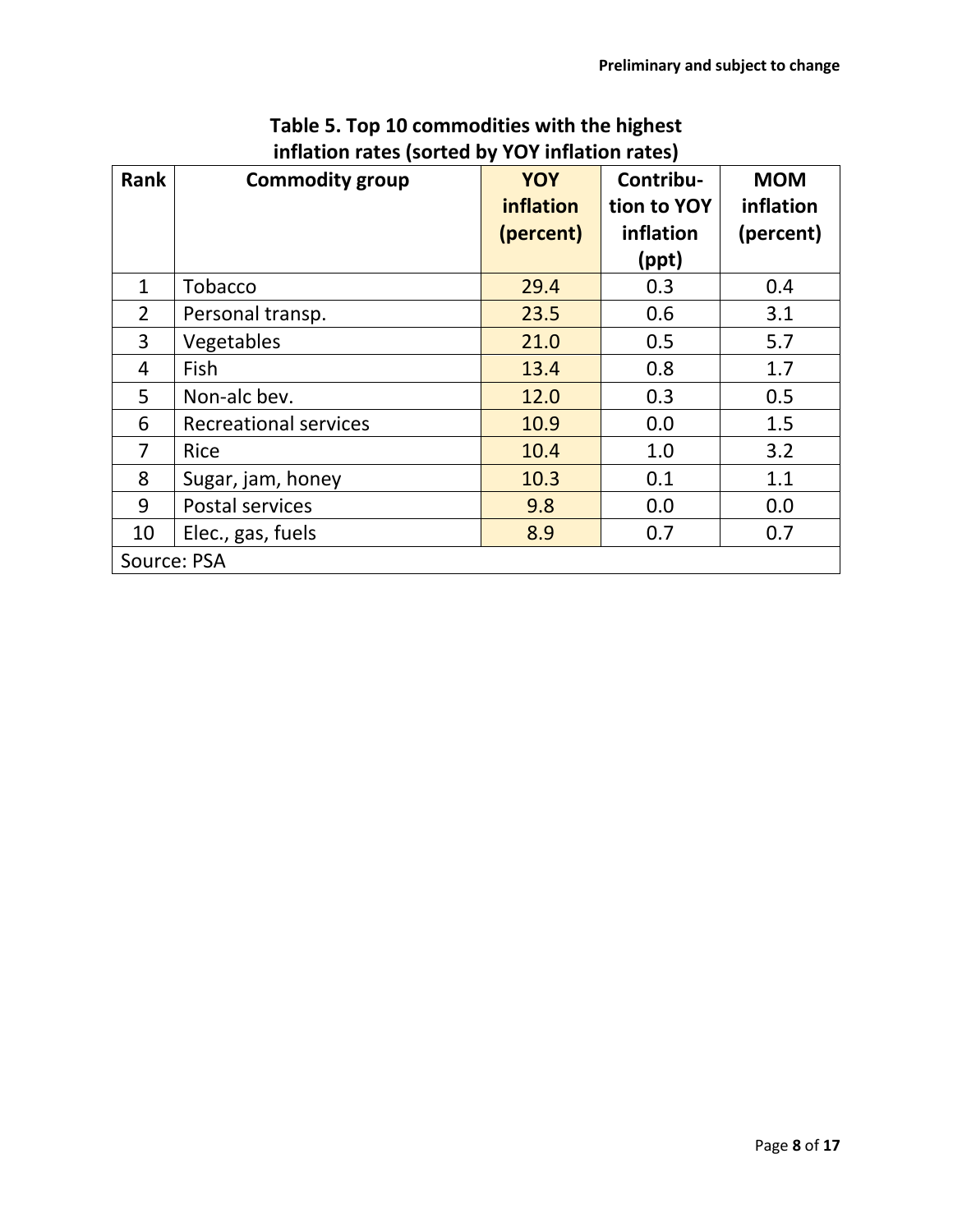#### **Detailed analysis**

- In September 2018, rice was the leading driver of inflation. Rice prices further increased primarily due to effects of typhoon *Ompong* (international name, Mangkhut) and inadequate imported rice. In mid-September, the average retail price of regular-milled rice increased to PHP 45.71/kg. This was 20 percent higher than the prevailing prices in September of last year. Over the short-term, the National Food Authority (NFA) has approved the importation of 1 million MT of rice in 2019 and the entry of an additional 750,000 MT of rice this year. This is expected to help stabilize the continuously rising price of rice. The longer-term and more sustainable solution, however, is the urgent passage of the Rice Tariffication Bill, which was certified as urgent by President Duterte and is now up for third reading in the Senate after its passage in the House.
- Fish prices continue to remain elevated due to lower supply brought about by the effects of climate change, stricter fishing rules, and typhoon *Ompong*. To help address high fish prices, Presidential Administrative Order No. 13 allows the issuance of certificates of necessity by the Department of Agriculture (DA) to bring in fish imports into regions with low supply. This is in addition to the importation of 17,000 MT of round scad (*galunggong*) last month.
- The contribution of electricity, gas, and other fuels to inflation decreased due to a roll back of 15 centavos in Meralco's electricity rates. This commodity group remains elevated due to the culmination of previous rate increases and increases in household fuels.
	- o For consumers in Metro Manila and neighboring areas, the slightly lower electricity rates are due to a decrease in the generation charge and lower demand for power in Luzon. Consumers faced an average rate of PHP 10.07/kwh in September, which is slightly lower than the PHP 10.22/kwh in August. This implies a decrease of PHP 29 to 30 in the total bill for a household which consumes an average of 200 kwh/month. Despite the decrease, electricity is still a top contributor to inflation since multiple rate increases happened before September this year, as well as in 2017. Elevated electricity prices thus reflect cumulative rate increases since September 2017 (Table 6).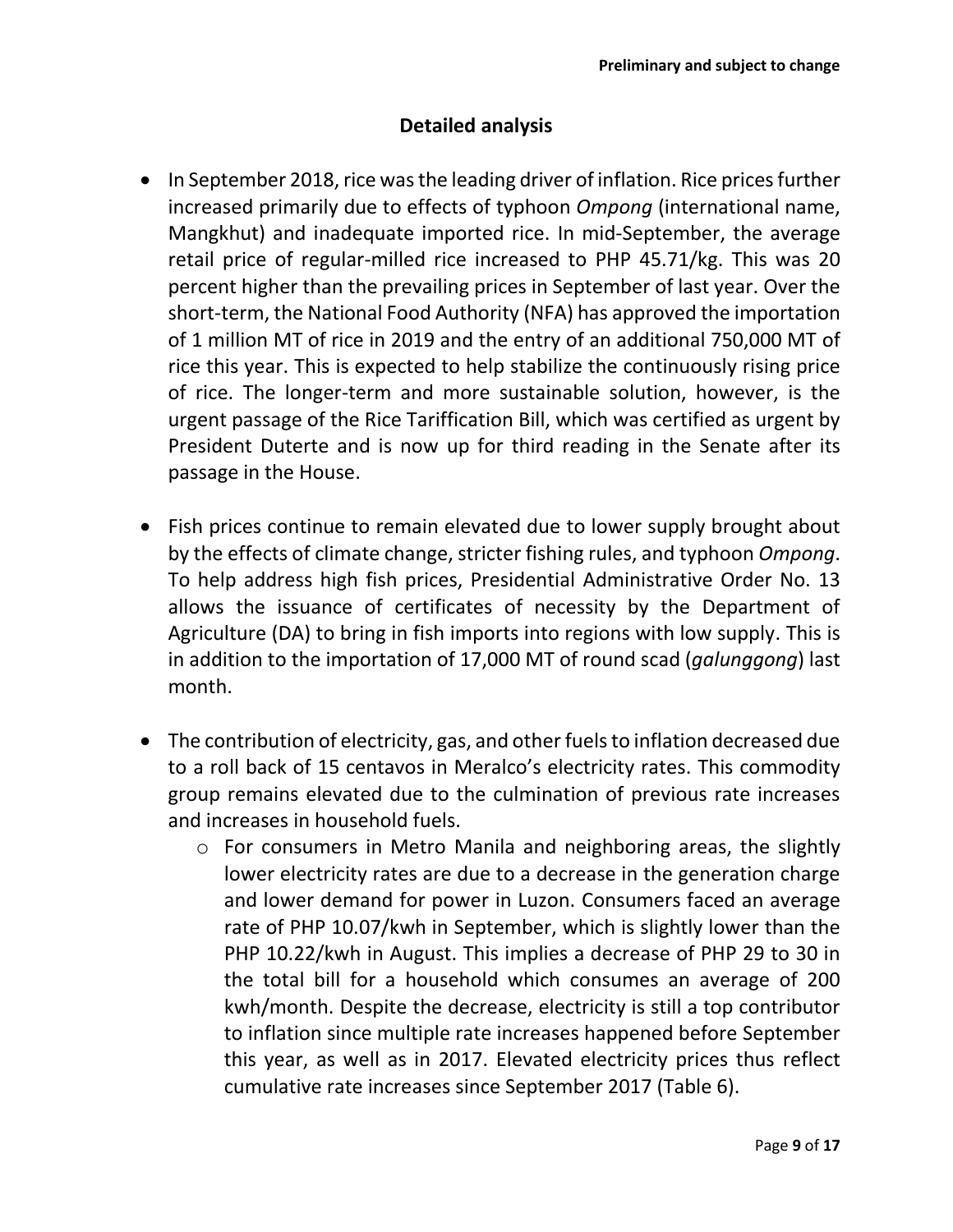o Prices of household fuels also increased. For instance, the price of LPG went up by around PHP 69 per 11 kg tank, and kerosene by around PHP 10 per liter, both since the start of the year. Much like gas and diesel, these fuels are both by-products of crude. This means that price increases were primarily driven by the increase in crude oil prices and peso depreciation, as LPG and kerosene are only subject to PHP 1.12 per kg and PHP 3.36 per liter of excise taxes and VAT, respectively, under TRAIN.

|                    | Rate increases             | PHP per kwh | Change in      |
|--------------------|----------------------------|-------------|----------------|
|                    | since September 2017       |             | the rate (PHP) |
| <b>Electricity</b> | Aug-17                     | 8.38        |                |
| (Meralco)          | $Sep-17$                   | 9.25        | 0.86           |
|                    | $Oct-17$                   | 9.28        | 0.03           |
|                    | <b>Nov-17</b>              | 9.63        | 0.34           |
|                    | Dec-17                     | 9.25        | $-0.38$        |
|                    | <b>Total 2017</b>          |             | 0.86(51%)      |
|                    | Jan-18                     | 8.72        | $-0.53$        |
|                    | Feb-18                     | 9.47        | 0.75           |
|                    | Mar-18                     | 10.32       | 0.85           |
|                    | Apr-18                     | 10.55       | 0.23           |
|                    | $May-18$                   | 10.00       | $-0.54$        |
|                    | <b>Jun-18</b>              | 9.88        | $-0.13$        |
|                    | Jul-18                     | 10.19       | 0.31           |
|                    | Aug-18                     | 10.22       | 0.03           |
|                    | Sep-18                     | 10.07       | $-0.15$        |
|                    | <b>Total 2018</b>          |             | 0.82(49%)      |
|                    | <b>Cumulative increase</b> |             | 1.67           |
| Source: Meralco    |                            |             |                |

#### **Table 6. Summary of price increases in Meralco electricity rates**

- Private vehicle users faced higher pump prices of diesel and gasoline, which cost PHP 12.9 and 10.5 per liter more, respectively, compared to September of last year.
	- o The bulk of the price increases, PHP 10.1 for diesel and PHP 7.5 for gasoline, is due to the higher import price of crude (around USD 76.33 per barrel) and peso depreciation (PHP 53.94 to a USD).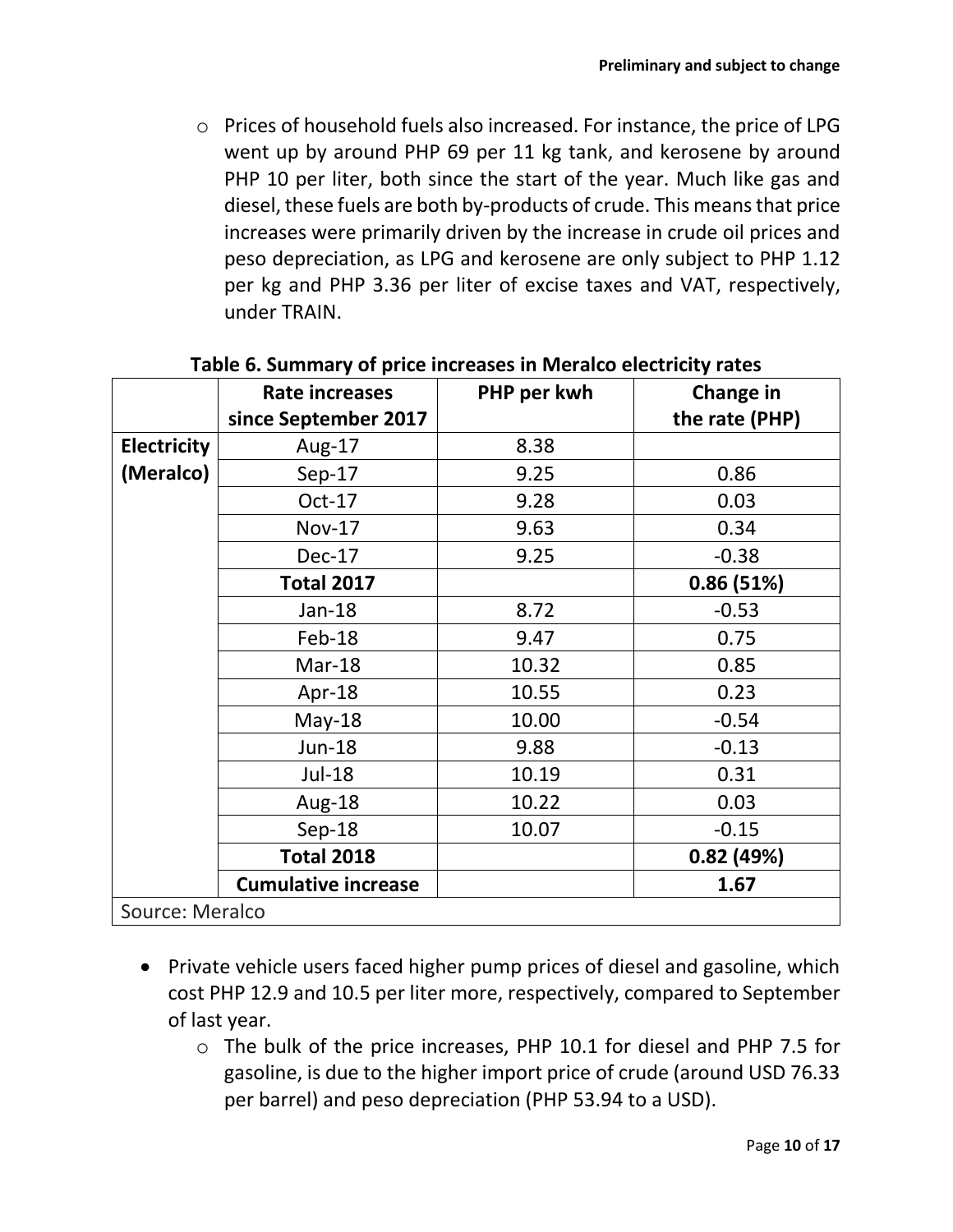- o Of the total price increases per liter, only PHP 2.80 for diesel and PHP 2.97 for gasoline are due to TRAIN (excise and VAT included).
- o This means that TRAIN accounts for around 22 and 28 percent of the retail price increases, respectively, of diesel and gasoline.
- The price of vegetables continued to increase in September. Seasonal weather disturbances in the past months have caused production disruptions and also affected roads in Central Luzon, increasing logistics cost. Since this is largely due to weather, we expect the prices to moderate as the typhoon season ends this month.
- Damage from Typhoon *Ompong* on livestock has further increased meat prices. In other regions outside Luzon, such as in Negros Occidental, meat prices increased due to higher demand indirectly brought about by the increasing price of fish, as the two commodities are substitutes. Surprisingly, the retail price of meat, such as chicken, continued to increase despite stabilizing wholesale and farmgate prices. Meat prices are expected to stabilize with the recovery of supply in regions affected by *Ompong* and the arrival of imported fish. The government is also actively addressing this by setting up stores where producers can sell directly to consumers.
- Lower but still elevated inflation in the non-essential catering services, apart from the effect of higher raw food prices, implies that more people are eating out, as the additional take home pay of taxpayers, together with wages from more employment opportunities, are finding its way into restaurants and other retail. Preliminary second quarter data from leading fast food restaurants and retailers shows revenues continue to grow by double digits.
- The increase in housing rentals reflects the increasing value of properties nowadays as the economy grows.
- Prices of non-alcoholic drinks, including sweetened beverages, increased by 12.0 percent. Even with rising sugar prices, this is below the expected increase of 15 percent, possibly due to price absorption by firms as profits fell in some beverage corporations, despite an increase in sales.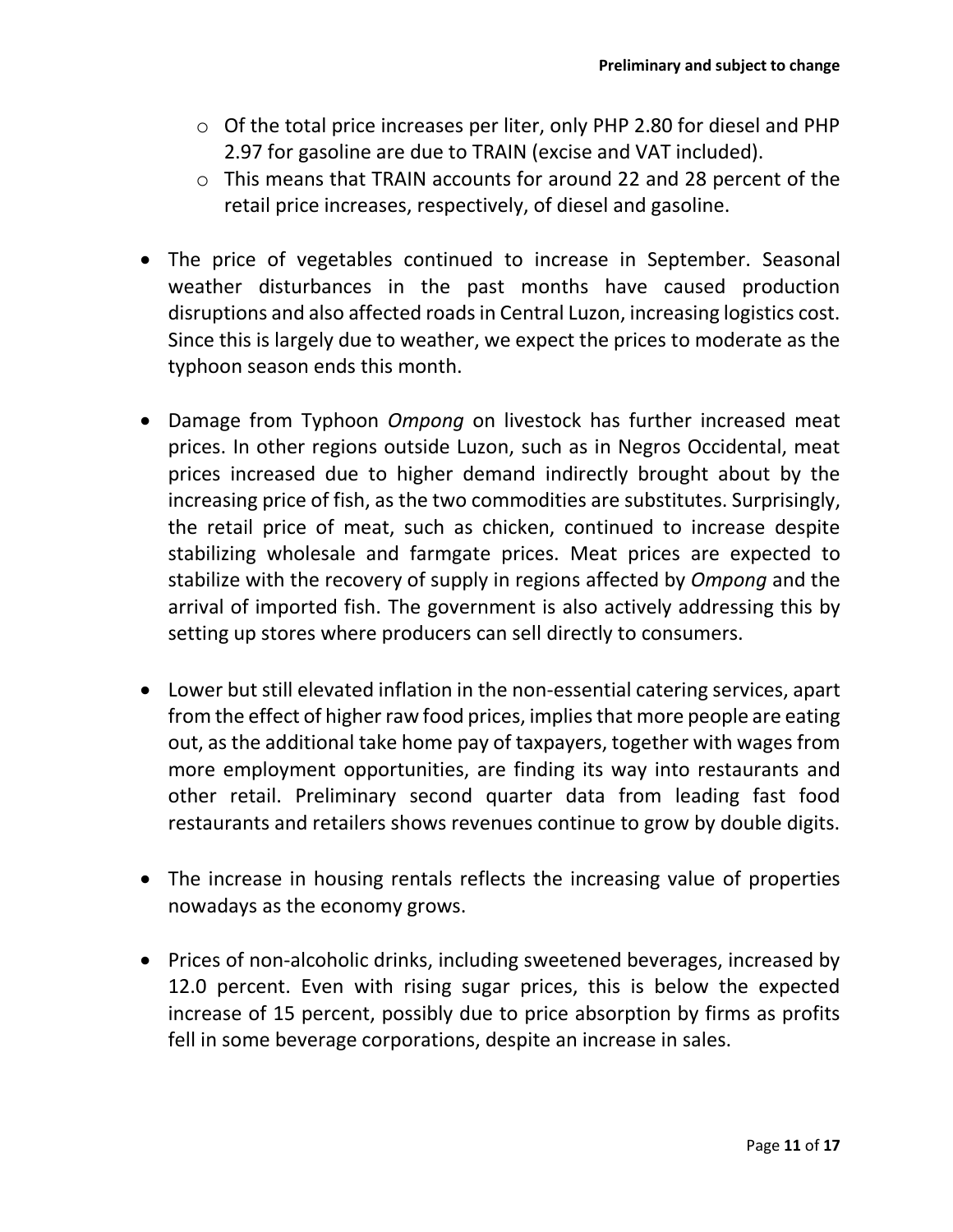- Tobacco prices have increased due to higher excise tax and better tax administration. TRAIN contributed 1.3 pesos per pack from January to June 2018 and 3.8 pesos per pack starting July 2018.
	- o The excise tax has increased to PHP 35 per pack starting the second half of 2018, from PHP 32.5 in the first half. This, however, only explains a small part of the price increase.
	- o Much of the increase is due to Mighty Corporation, currently under the management of Japan Tobacco International (JTI), now paying the right taxes, and consequently passing this on to consumers. In part due to higher market prices, particularly in the more affordable variants, other tobacco manufacturers likewise increased their prices, based on market surveys.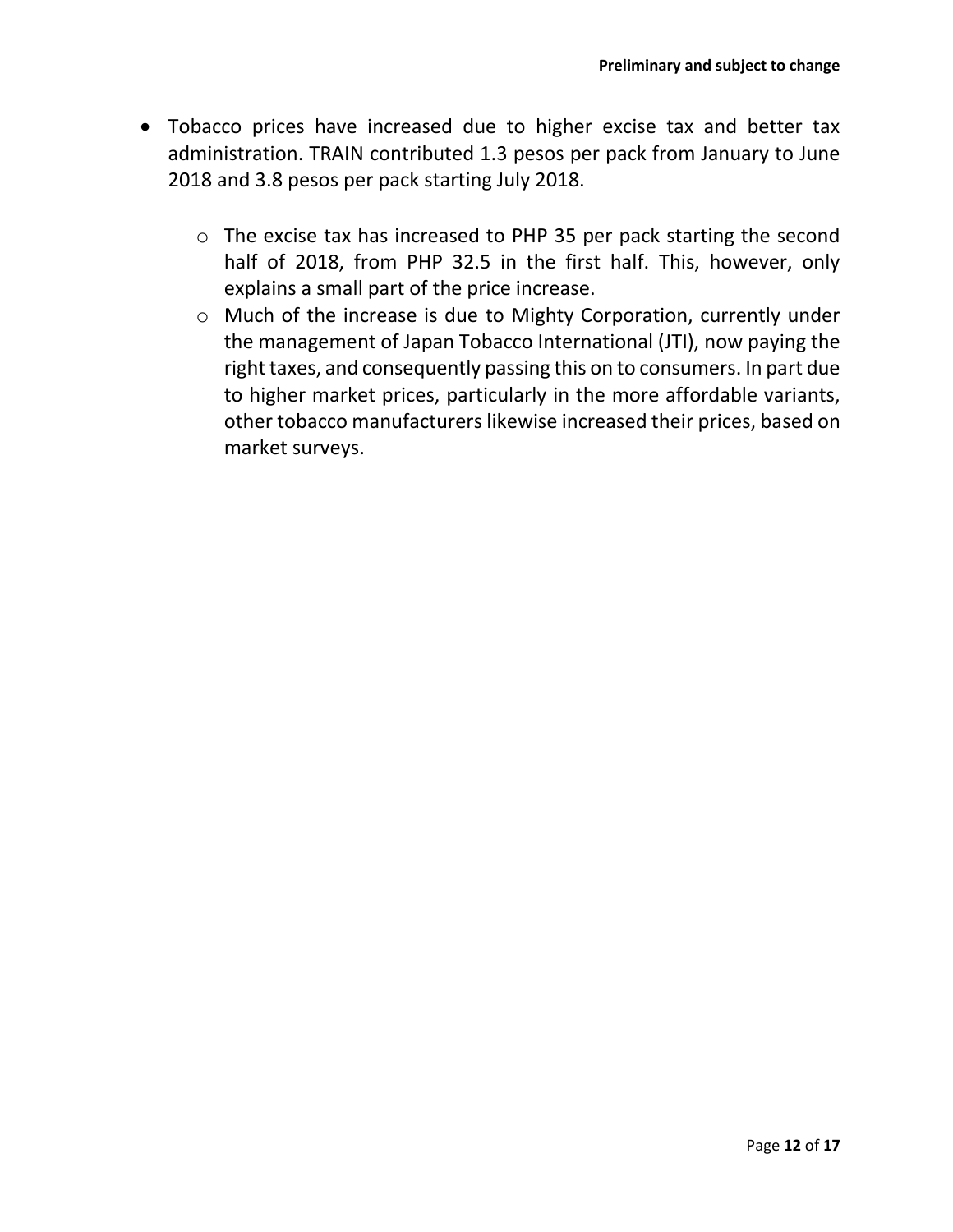|  |  |  | Appendix table 1. Summary of 2017 inflation statistics (all in percent or ppt) |  |  |  |
|--|--|--|--------------------------------------------------------------------------------|--|--|--|
|  |  |  |                                                                                |  |  |  |

| 2017                                                                                                               | Jan | Feb | Mar | Apr | May                                  | Jun | Jul | Aug | Sep | Oct | <b>Nov</b> | <b>Dec</b> | Ave. | 2017                   |
|--------------------------------------------------------------------------------------------------------------------|-----|-----|-----|-----|--------------------------------------|-----|-----|-----|-----|-----|------------|------------|------|------------------------|
| Year-on-year                                                                                                       | 2.5 | 3.1 | 3.1 | 3.2 | 2.9                                  | 2.5 | 2.4 | 2.7 | 3.1 | 3.1 | 3.0        | 2.9        | 2.9  | Year-on-year           |
| Month-on-month                                                                                                     | 0.4 | 0.4 | 0.0 | 0.4 | $-0.1$                               | 0.0 | 0.1 | 0.3 | 0.6 | 0.2 | 0.4        | 0.3        | 0.3  | Month-on-month         |
| Year-to-date                                                                                                       | 2.5 | 2.8 | 2.9 | 3.0 | 2.9                                  | 2.9 | 2.8 | 2.8 | 2.8 | 2.8 | 2.9        | 2.9        | N/A  | Year-to-date           |
| <b>Commodity group</b>                                                                                             |     |     |     |     | YOY contribution to inflation in ppt |     |     |     |     |     |            |            |      | <b>Commodity group</b> |
| <b>Rice</b>                                                                                                        | 0.1 | 0.1 | 0.1 | 0.1 | 0.1                                  | 0.1 | 0.1 | 0.1 | 0.1 | 0.1 | 0.1        | 0.1        | 0.1  | <b>Rice</b>            |
| <b>Fish</b>                                                                                                        | 0.2 | 0.3 | 0.3 | 0.4 | 0.4                                  | 0.4 | 0.4 | 0.5 | 0.5 | 0.5 | 0.5        | 0.6        | 0.4  | Fish                   |
| Elec., gas, fuels                                                                                                  | 0.2 | 0.4 | 0.6 | 0.6 | 0.5                                  | 0.2 | 0.1 | 0.2 | 0.5 | 0.6 | 0.5        | 0.4        | 0.4  | Elec., gas, fuels      |
| Personal transp.                                                                                                   | 0.4 | 0.5 | 0.4 | 0.3 | 0.1                                  | 0.1 | 0.1 | 0.3 | 0.3 | 0.3 | 0.3        | 0.3        | 0.3  | Personal transp.       |
| Vegetable                                                                                                          | 0.2 | 0.3 | 0.3 | 0.2 | 0.1                                  | 0.0 | 0.0 | 0.1 | 0.1 | 0.1 | 0.0        | 0.0        | 0.1  | Vegetable              |
| <b>Meat</b>                                                                                                        | 0.1 | 0.1 | 0.2 | 0.3 | 0.3                                  | 0.3 | 0.3 | 0.3 | 0.3 | 0.3 | 0.4        | 0.4        | 0.3  | <b>Meat</b>            |
| <b>Catering services</b>                                                                                           | 0.1 | 0.2 | 0.1 | 0.1 | 0.1                                  | 0.1 | 0.1 | 0.1 | 0.2 | 0.2 | 0.2        | 0.2        | 0.1  | Catering services      |
| Housing rentals                                                                                                    | 0.3 | 0.2 | 0.3 | 0.2 | 0.2                                  | 0.2 | 0.1 | 0.1 | 0.2 | 0.2 | 0.2        | 0.2        | 0.2  | Housing rentals        |
| Non-alc bev.                                                                                                       | 0.0 | 0.0 | 0.0 | 0.0 | 0.0                                  | 0.0 | 0.0 | 0.0 | 0.0 | 0.0 | 0.0        | 0.0        | 0.0  | Non-alc bev.           |
| Tobacco                                                                                                            | 0.1 | 0.1 | 0.1 | 0.1 | 0.1                                  | 0.1 | 0.1 | 0.1 | 0.1 | 0.1 | 0.1        | 0.1        | 0.1  | <b>Tobacco</b>         |
| Total of top 10                                                                                                    | 1.7 | 2.3 | 2.2 | 2.2 | 2.0                                  | 1.6 | 1.4 | 1.8 | 2.3 | 2.4 | 2.3        | 2.3        | 2.0  | Total of top 10        |
| Source: PSA                                                                                                        |     |     |     |     |                                      |     |     |     |     |     |            |            |      |                        |
| Note: The top 10 contributors are sorted in the order of the September 2018 YOY contribution to inflation for easy |     |     |     |     |                                      |     |     |     |     |     |            |            |      |                        |
| comparison.                                                                                                        |     |     |     |     |                                      |     |     |     |     |     |            |            |      |                        |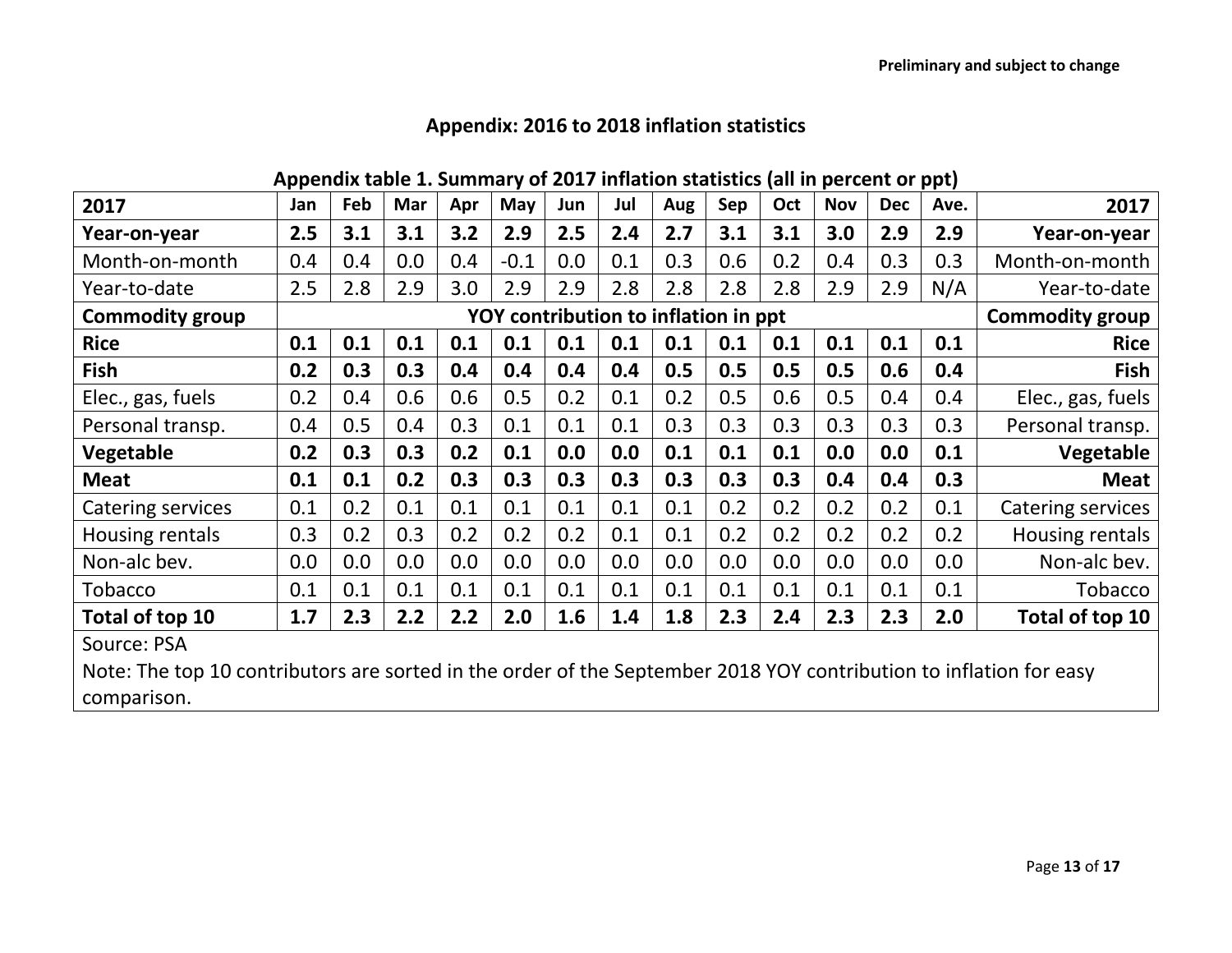| 2016                                                                                                               | Jan    | Feb    | Mar    | Apr    | May    | Jun                                  | Jul    | Aug    | Sep    | Oct    | <b>Nov</b> | <b>Dec</b> | Ave.   | 2016                     |
|--------------------------------------------------------------------------------------------------------------------|--------|--------|--------|--------|--------|--------------------------------------|--------|--------|--------|--------|------------|------------|--------|--------------------------|
| Year-on-year                                                                                                       | 0.7    | 0.5    | 0.6    | 0.7    | 0.9    | 1.3                                  | 1.3    | 1.3    | 1.7    | 1.8    | 2.1        | 2.2        | 1.3    | Year-on-year             |
| Month-on-month                                                                                                     | 0.1    | $-0.2$ | 0.0    | 0.3    | 0.2    | 0.4                                  | 0.2    | 0.0    | 0.2    | 0.2    | 0.6        | 0.4        | 0.2    | Month-on-month           |
| Year-to-date                                                                                                       | 0.7    | 0.6    | 0.6    | 0.6    | 0.7    | 0.8                                  | 0.9    | 0.9    | 1.0    | 1.1    | 1.2        | 1.3        | N/A    | Year-to-date             |
| <b>Commodity group</b>                                                                                             |        |        |        |        |        | YOY contribution to inflation in ppt |        |        |        |        |            |            |        | <b>Commodity group</b>   |
| <b>Rice</b>                                                                                                        | $-0.2$ | $-0.2$ | $-0.1$ | $-0.1$ | $-0.1$ | $-0.1$                               | 0.0    | 0.0    | 0.1    | 0.1    | 0.1        | 0.1        | 0.0    | <b>Rice</b>              |
| <b>Fish</b>                                                                                                        | 0.0    | 0.0    | 0.0    | $-0.1$ | 0.0    | 0.0                                  | 0.0    | 0.0    | 0.0    | 0.1    | 0.1        | 0.1        | 0.0    | <b>Fish</b>              |
| Elec., gas, fuels                                                                                                  | $-0.4$ | $-0.5$ | $-0.6$ | $-0.6$ | $-0.5$ | $-0.4$                               | $-0.3$ | $-0.2$ | $-0.1$ | $-0.1$ | 0.0        | 0.1        | $-0.3$ | Elec., gas, fuels        |
| Personal transp.                                                                                                   | $-0.2$ | $-0.2$ | $-0.3$ | $-0.2$ | $-0.2$ | $-0.2$                               | $-0.2$ | $-0.1$ | $-0.1$ | 0.0    | 0.0        | 0.1        | $-0.1$ | Personal transp.         |
| Vegetable                                                                                                          | 0.3    | 0.3    | 0.3    | 0.3    | 0.3    | 0.4                                  | 0.3    | 0.2    | 0.3    | 0.3    | 0.3        | 0.3        | 0.3    | Vegetable                |
| <b>Meat</b>                                                                                                        | 0.0    | 0.0    | 0.0    | 0.1    | 0.1    | 0.1                                  | 0.1    | 0.1    | 0.1    | 0.1    | 0.1        | 0.1        | 0.1    | <b>Meat</b>              |
| Catering services                                                                                                  | 0.1    | 0.1    | 0.1    | 0.1    | 0.1    | 0.1                                  | 0.1    | 0.1    | 0.1    | 0.1    | 0.1        | 0.1        | 0.1    | <b>Catering services</b> |
| Housing rentals                                                                                                    | 0.3    | 0.3    | 0.3    | 0.3    | 0.3    | 0.4                                  | 0.4    | 0.4    | 0.4    | 0.4    | 0.4        | 0.3        | 0.4    | Housing rentals          |
| Non-alc bev.                                                                                                       | 0.0    | 0.0    | 0.0    | 0.0    | 0.0    | 0.0                                  | 0.0    | 0.0    | 0.0    | 0.0    | 0.0        | 0.0        | 0.0    | Non-alc bev.             |
| Tobacco                                                                                                            | 0.0    | 0.0    | 0.0    | 0.0    | 0.0    | 0.0                                  | 0.1    | 0.1    | 0.1    | 0.1    | 0.1        | 0.1        | 0.1    | <b>Tobacco</b>           |
| Total of top 10                                                                                                    | 0.0    | $-0.2$ | $-0.3$ | $-0.2$ | 0.1    | 0.5                                  | 0.5    | 0.5    | 0.9    | 0.9    | 1.1        | 1.3        | 0.4    | Total of top 10          |
| Source: PSA                                                                                                        |        |        |        |        |        |                                      |        |        |        |        |            |            |        |                          |
| Note: The top 10 contributors are sorted in the order of the September 2018 YOY contribution to inflation for easy |        |        |        |        |        |                                      |        |        |        |        |            |            |        |                          |
| comparison.                                                                                                        |        |        |        |        |        |                                      |        |        |        |        |            |            |        |                          |

**Appendix table 2. Summary of 2016 inflation statistics (all in percent or ppt)**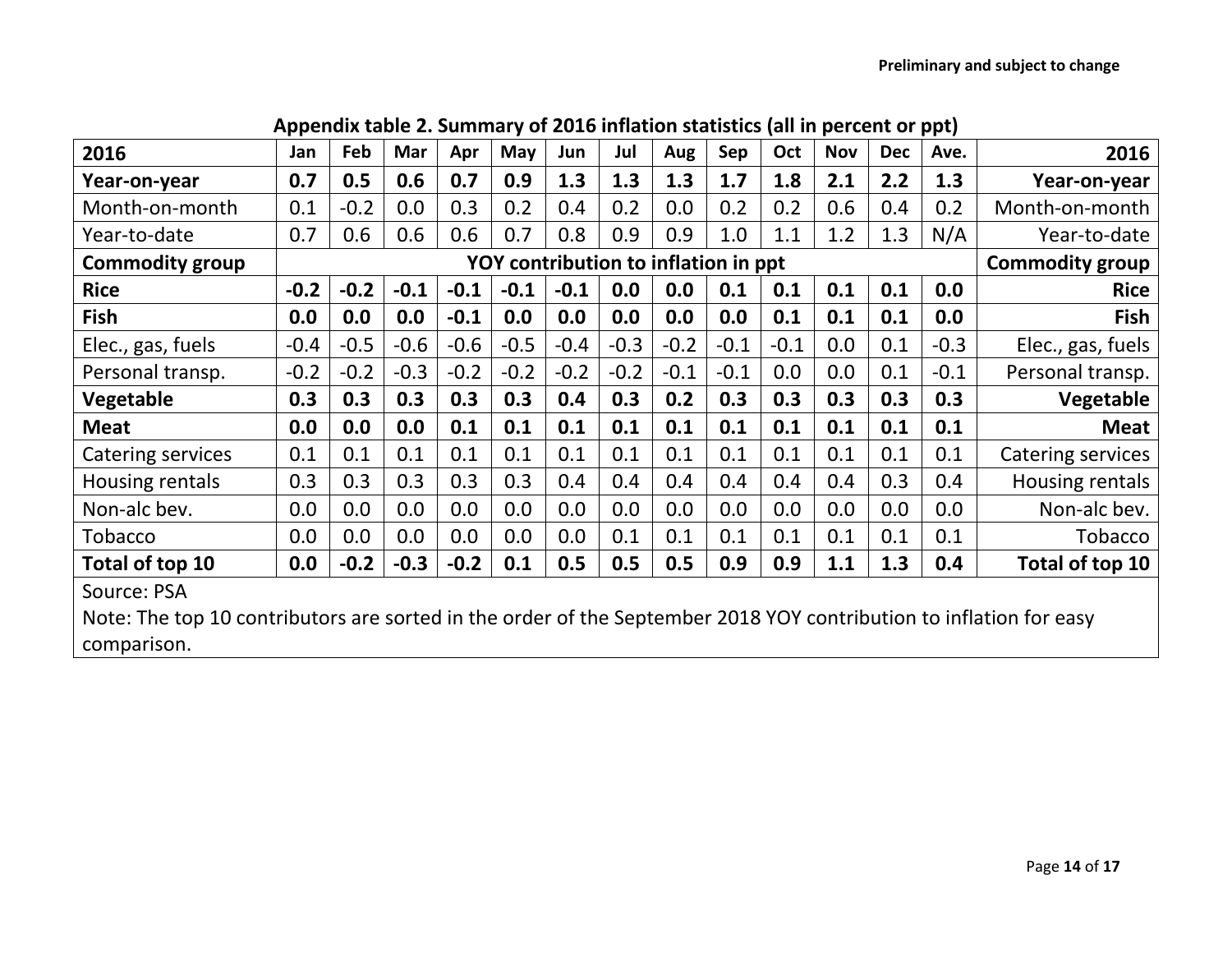| 2018                                                                                                                           | Jan  | Feb  | Mar                                             | Apr  | May                    | Jun  | Jul  | Aug  | Sep  | Ave. | 2018              |
|--------------------------------------------------------------------------------------------------------------------------------|------|------|-------------------------------------------------|------|------------------------|------|------|------|------|------|-------------------|
| Year-on-year                                                                                                                   | 3.4  | 3.9  | 4.3                                             | 4.5  | 4.6                    | 5.2  | 5.7  | 6.4  | 6.7  | 5.0  | Year-on-year      |
| Month-on-month                                                                                                                 | 0.9  | 0.8  | 0.5                                             | 0.5  | 0.0                    | 0.6  | 0.5  | 0.9  | 0.8  | 0.6  | Month-on-month    |
| Year-to-date                                                                                                                   | 3.4  | 3.7  | 3.8                                             | 4.1  | 4.1                    | 4.3  | 4.5  | 4.8  | 5.0  | N/A  | Year-to-date      |
| <b>Commodity group</b>                                                                                                         |      |      | YOY contribution to inflation in percent shares |      | <b>Commodity group</b> |      |      |      |      |      |                   |
| <b>Rice</b>                                                                                                                    | 2.9  | 7.7  | 7.0                                             | 8.9  | 8.7                    | 7.7  | 8.8  | 10.3 | 14.9 | 8.5  | <b>Rice</b>       |
| <b>Fish</b>                                                                                                                    | 20.6 | 15.4 | 16.3                                            | 15.6 | 15.2                   | 11.5 | 12.3 | 10.8 | 11.9 | 14.4 | <b>Fish</b>       |
| Elec., gas, fuels                                                                                                              | 11.8 | 7.7  | 7.0                                             | 6.7  | 6.5                    | 13.5 | 15.8 | 12.8 | 10.4 | 10.2 | Elec., gas, fuels |
| Personal transp.                                                                                                               | 8.8  | 10.3 | 7.0                                             | 8.9  | 13.0                   | 11.5 | 10.5 | 8.4  | 9.0  | 9.7  | Personal transp.  |
| Vegetable                                                                                                                      | 2.9  | 2.6  | 4.7                                             | 4.4  | 4.3                    | 3.8  | 7.0  | 7.6  | 7.5  | 5.0  | Vegetable         |
| <b>Meat</b>                                                                                                                    | 11.8 | 10.3 | 9.3                                             | 6.7  | 6.5                    | 5.8  | 7.0  | 7.2  | 7.5  | 8.0  | <b>Meat</b>       |
| <b>Catering services</b>                                                                                                       | 5.9  | 5.1  | 7.0                                             | 6.7  | 8.7                    | 7.7  | 7.0  | 5.7  | 6.0  | 6.6  | Catering services |
| Housing rentals                                                                                                                | 5.9  | 7.7  | 7.0                                             | 6.7  | 6.5                    | 5.8  | 7.0  | 6.1  | 6.0  | 6.5  | Housing rentals   |
| Non-alc bev.                                                                                                                   | 2.9  | 2.6  | 4.7                                             | 6.7  | 6.5                    | 5.8  | 5.3  | 5.0  | 4.5  | 4.9  | Non-alc bev.      |
| <b>Tobacco</b>                                                                                                                 | 2.9  | 5.1  | 4.7                                             | 6.7  | 6.5                    | 5.8  | 5.3  | 4.1  | 4.5  | 5.1  | Tobacco           |
| Total of top 10                                                                                                                | 76.5 | 71.8 | 76.7                                            | 80.0 | 80.4                   | 80.8 | 84.2 | 78.1 | 82.1 | 79.0 | Total of top 10   |
| Source: PSA                                                                                                                    |      |      |                                                 |      |                        |      |      |      |      |      |                   |
| Note: The top 10 contributors are sorted in the order of the September 2018 YOY contribution to inflation for easy comparison. |      |      |                                                 |      |                        |      |      |      |      |      |                   |

#### **Appendix table 3. Summary of 2018 YOY inflation shares**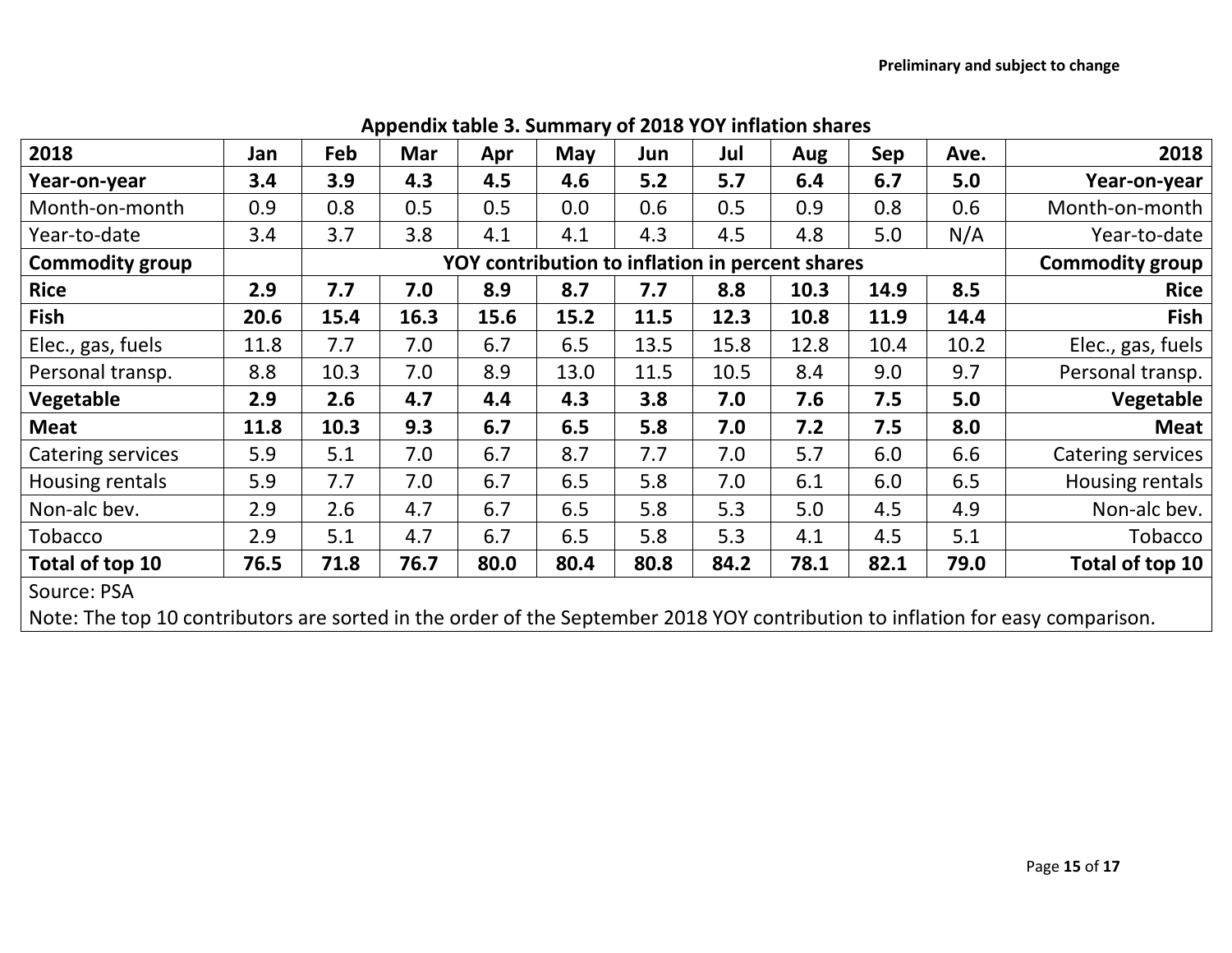| 2017                                                                                                                           | Jan                                             | Feb  | Mar  | Apr  | May    | Jun  | Jul  | Aug  | Sep  | Oct  | <b>Nov</b> | <b>Dec</b>             | Ave. | 2017              |
|--------------------------------------------------------------------------------------------------------------------------------|-------------------------------------------------|------|------|------|--------|------|------|------|------|------|------------|------------------------|------|-------------------|
| Year-on-year                                                                                                                   | 2.5                                             | 3.1  | 3.1  | 3.2  | 2.9    | 2.5  | 2.4  | 2.7  | 3.1  | 3.1  | 3.0        | 2.9                    | 2.9  | Year-on-year      |
| Month-on-month                                                                                                                 | 0.4                                             | 0.4  | 0.0  | 0.4  | $-0.1$ | 0.0  | 0.1  | 0.3  | 0.6  | 0.2  | 0.4        | 0.3                    | 0.3  | Month-on-month    |
| Year-to-date                                                                                                                   | 2.5                                             | 2.8  | 2.9  | 3.0  | 2.9    | 2.9  | 2.8  | 2.8  | 2.8  | 2.8  | 2.9        | 2.9                    | N/A  | Year-to-date      |
| <b>Commodity group</b>                                                                                                         | YOY contribution to inflation in percent shares |      |      |      |        |      |      |      |      |      |            | <b>Commodity group</b> |      |                   |
| <b>Rice</b>                                                                                                                    | 4.0                                             | 3.2  | 3.2  | 3.1  | 3.4    | 4.0  | 4.2  | 3.7  | 3.2  | 3.2  | 3.3        | 3.4                    | 3.5  | <b>Rice</b>       |
| Fish                                                                                                                           | 8.0                                             | 9.7  | 9.7  | 12.5 | 13.8   | 16.0 | 16.7 | 18.5 | 16.1 | 16.1 | 16.7       | 20.7                   | 14.5 | <b>Fish</b>       |
| Elec., gas, fuels                                                                                                              | 8.0                                             | 12.9 | 19.4 | 18.8 | 17.2   | 8.0  | 4.2  | 7.4  | 16.1 | 19.4 | 16.7       | 13.8                   | 13.5 | Elec., gas, fuels |
| Personal transp.                                                                                                               | 16.0                                            | 16.1 | 12.9 | 9.4  | 3.4    | 4.0  | 4.2  | 11.1 | 9.7  | 9.7  | 10.0       | 10.3                   | 9.7  | Personal transp.  |
| <b>Vegetable</b>                                                                                                               | 8.0                                             | 9.7  | 9.7  | 6.3  | 3.4    | 0.0  | 0.0  | 3.7  | 3.2  | 3.2  | 0.0        | 0.0                    | 3.9  | Vegetable         |
| <b>Meat</b>                                                                                                                    | 4.0                                             | 3.2  | 6.5  | 9.4  | 10.3   | 12.0 | 12.5 | 11.1 | 9.7  | 9.7  | 13.3       | 13.8                   | 9.6  | <b>Meat</b>       |
| <b>Catering services</b>                                                                                                       | 4.0                                             | 6.5  | 3.2  | 3.1  | 3.4    | 4.0  | 4.2  | 3.7  | 6.5  | 6.5  | 6.7        | 6.9                    | 4.9  | Catering services |
| Housing rentals                                                                                                                | 12.0                                            | 6.5  | 9.7  | 6.3  | 6.9    | 8.0  | 4.2  | 3.7  | 6.5  | 6.5  | 6.7        | 6.9                    | 7.0  | Housing rentals   |
| Non-alc bev.                                                                                                                   | 0.0                                             | 0.0  | 0.0  | 0.0  | 0.0    | 0.0  | 0.0  | 0.0  | 0.0  | 0.0  | 0.0        | 0.0                    | 0.0  | Non-alc bev.      |
| Tobacco                                                                                                                        | 4.0                                             | 3.2  | 3.2  | 3.1  | 3.4    | 4.0  | 4.2  | 3.7  | 3.2  | 3.2  | 3.3        | 3.4                    | 3.5  | Tobacco           |
| Total of top 10                                                                                                                | 68.0                                            | 74.2 | 71.0 | 68.8 | 69.0   | 64.0 | 58.3 | 66.7 | 74.2 | 77.4 | 76.7       | 79.3                   | 70.6 | Total of top 10   |
| Source: PSA                                                                                                                    |                                                 |      |      |      |        |      |      |      |      |      |            |                        |      |                   |
| Note: The top 10 contributors are sorted in the order of the September 2018 YOY contribution to inflation for easy comparison. |                                                 |      |      |      |        |      |      |      |      |      |            |                        |      |                   |

# **Appendix table 4. Summary of 2017 inflation shares**